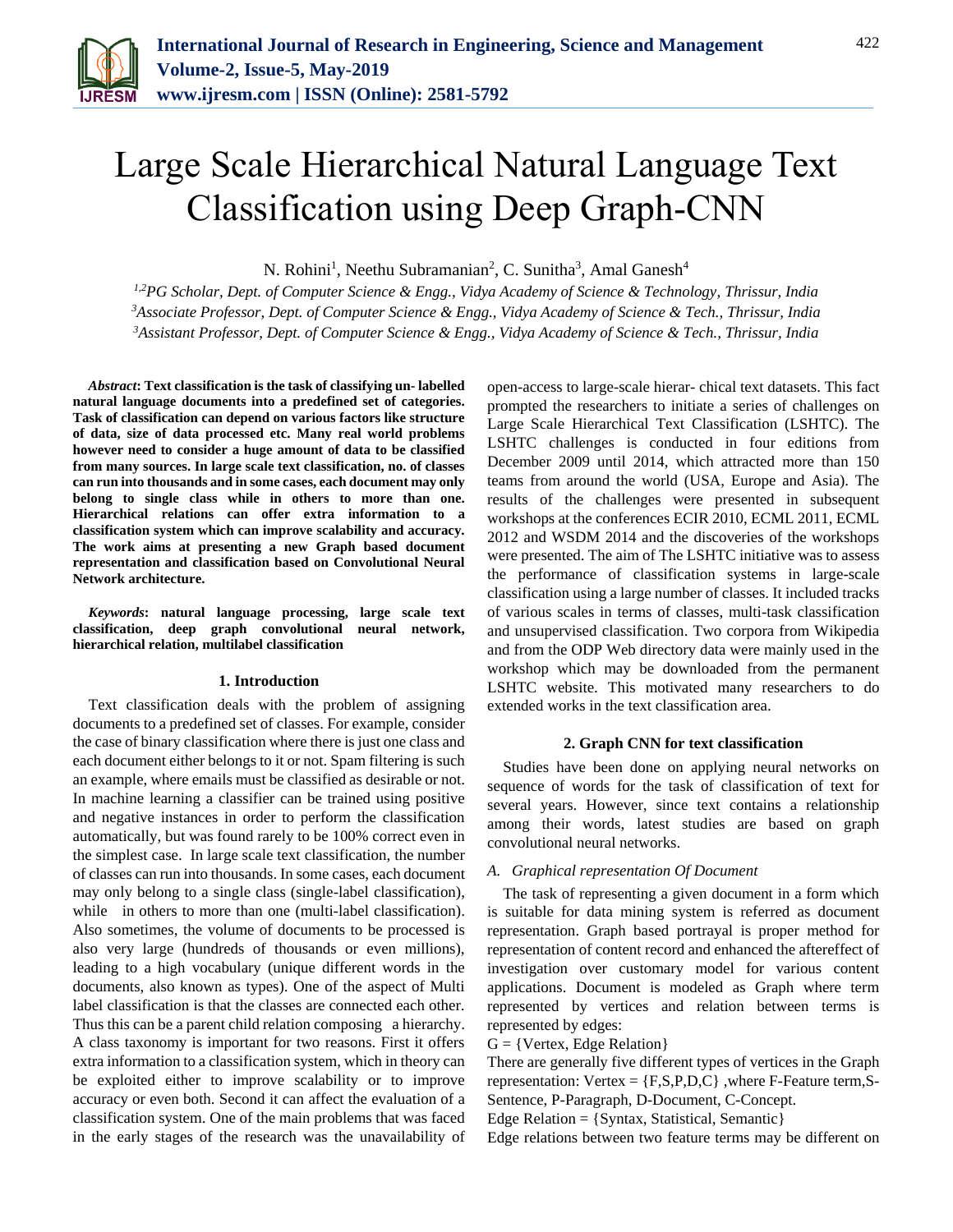the context of Graph.

- 1. Word occurrence together in a sentence or paragraph or section or document.
- 2. Common words in a sentence or paragraph or section or document.
- 3. Co-occurrence on the fixed window of n words.
- 4. Semantic relation Words have similar meaning, words spelled same way but have different meaning, opposite words.

# *B. CNN For text classification*

CNN have been used largely in image processing and was found almost succeeded in it. However, when CNN deals with NLP, for which the inputs are documents or sentences represented as a matrix, each row of the matrix corresponds to one token, typically a word, but it could be a character. That is, each row is vector that represents a word. Typically, these vectors are word embeddings (low- dimensional representations), but they could also be one-hot vectors that index the word into a vocabulary. For a 10-word sentence using a 100-dimensional embedding we would have a 10100 matrix as our input.

For eg., consider a sentence classification using CNN model depicted in the figure 1[12], Here three filter region of sizes: 2, 3 and 4 are depicted, each of which has 2 filters. Feature maps of variable length are generated by performing filter convolution on the sentence matrix. Then 1-max pooling is performed over each map, i.e., the largest number from each feature map is recorded. Thus a univariate feature vector is generated from all six maps, and these 6 features are concatenated to form a feature vector for the penultimate layer. The final softmax layer then receives this feature vector as input and uses it to classify the sentence; here binary classification is assumed and hence depict two possible output states

# **3. Related works**

Automatic document categorization has become more challenging over the last several few years since the corpus size and fields and sub fields of documents have been in- creased. Liang Yao, Chengsheng Mao, Yuan Luo from North- western University Chicago IL 60611 done their research on Graph Convolutional Networks for Text Classification [1]. Their text GCN is initialized with one-hot representation for word and document, it then jointly learns the embeddings for both words and documents, as supervised by the known class labels for documents. GCN is a multilayer neural network. that operates directly on a graph and induces embedding vectors of nodes based on properties of their neighborhoods. They build a large and heterogeneous text graph which contains word nodes and document nodes so that global word co-occurrence can be explicitly modeled and graph convolution can be easily adapted. 5 datasets were used for their study such as 20 NG, R8, R52, Ohmsumed, MR. Their work proved that Text GCN can capture global word co- occurrence information and utilize

limited labeled documents well. A simple two-layer Text GCN demonstrates promising results by outperforming numerous state-of-the-art methods on multiple benchmark datasets.



Fig. 1. Illustration of a Convolutional Neural Network (CNN) architecture for sentence classification

Deep Neural Network for Hierarchical Extreme Multi- Label Text Classification [2] by Francesco Gargiulo, Stefano Silvestri, Mario Ciampi, Giuseppe De Pietro from University of Naples is an article published in the journal, "Applied Soft Computing" presents a methodology named Hierarchical Label Set Expansion (HLSE). It is used to regularize the data labels, and an analysis of the impact of different Word Embedding (WE) models that explicitly incorporate grammatical and syntactic features. their work was evaluated using PubMed scientific articles collection, where a multi- class and multilabel text classification problem is defined with the Medical Subject Headings (MeSH) a hierarchical set of 27, 775 classes. Their experiments proved a direct correlation between the vector size and the corresponding number of network parameters label set.

Recently, techniques for applying convolutional neural networks to graph-structured data have emerged. Bayesian graph convolutional neural networks for semi-supervised classification [3] was a method proposed by Yingxue Zhang, Soumya sundar Pal, Mark Coates and Deniz stebay from Montreal, QC Canada. Their focus was on a specific random graph model, the assortative mixed membership block model. which address the task of semi-supervised classification of nodes and examine the resilience of the derived architecture to random perturbations of the graph topology. They suggested that the performance of the GCNNs can be improved by incorporating attention nodes leading to the graph attention network (GAT). A GCNN performs the task of classification by performing graph convolution operations within a neural network architecture. Their studies have a clear conclusion that the Bayesian formulation can provide better performance when there are very few labels available during the training process. Typical consideration of graph topology is the hierarchies. Hierarchical Attention Networks for Document Classification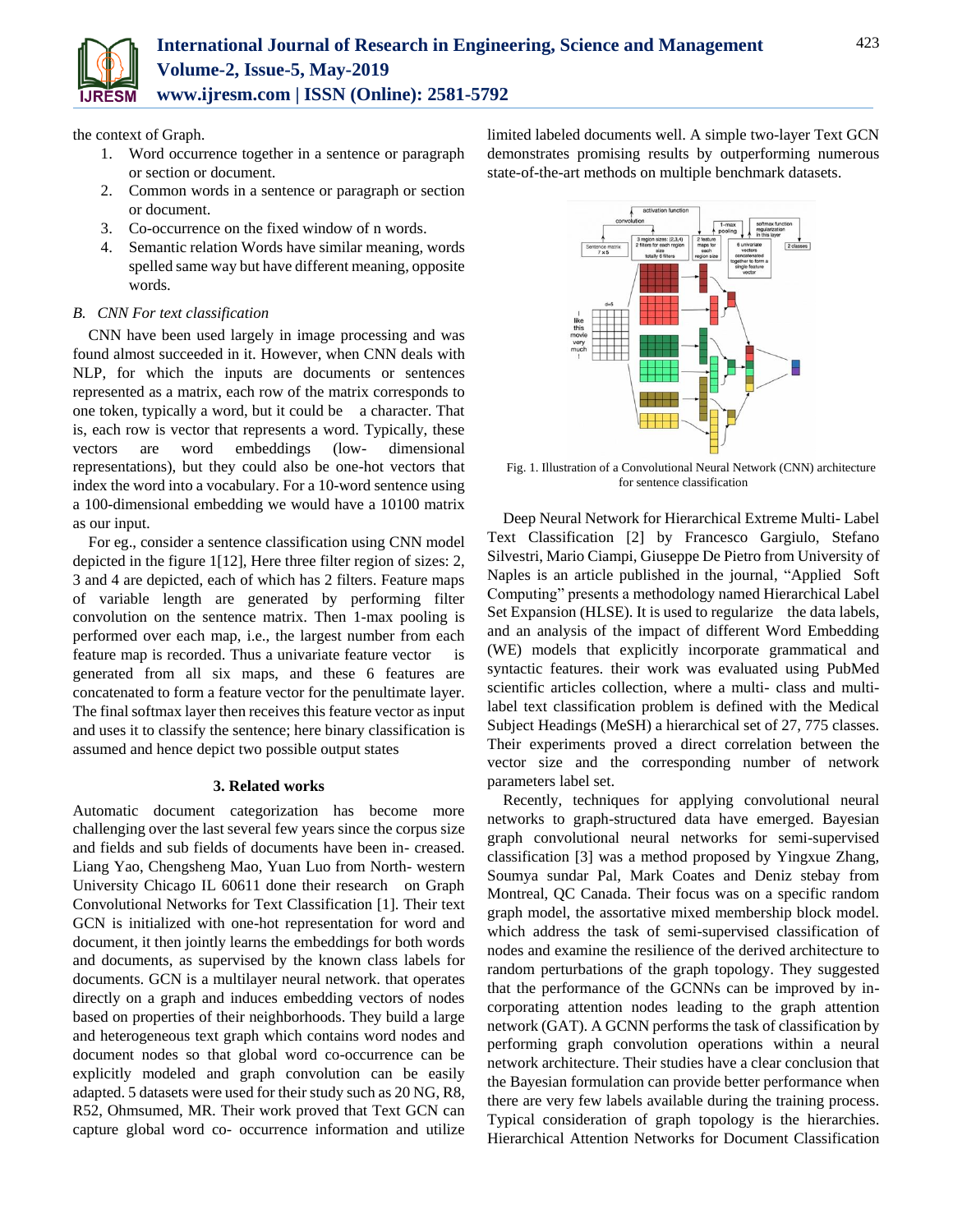

[4] proposed by Zichao Yang, Diyi Yang, Chris Dyer, Xiaodong He, Alex Smola, Eduard Hovy from Carnegie Mellon University and Microsoft Research, Redmond has two distinctive characteristics. One is that it has a hierarchical structure which reflects the hierarchical structure of the input document and second is that 2 levels of attention networks are applied both at sentence level and word level. This will help in differentially to highly and lower important matter while creating the text representation. 6 different datasets were used for the evaluation of the system to prove that their proposed method was better than many of the previous methods.



#### **4. Proposed method**

In this paper we propose a Deep Graph CNN (DGCNN) based model for the classification of natural language documents. Here the long documents are first converted into graph format based on the word co-occurrence mentioned in section 2.1.i.e, if 2 words occur in the same window, we consider there is an edge between them. Then each node of the graph is converted to vectors using a pretrained neural network called Word2Vec which makes our input as a graph of vectors. The typical architecture of the proposed DGCNN is depicted in fig. 2.

- 1. *Graph Generation:* Here we will observe how we convert a document into a graph. We define the set of labels as  $L = \{l_i\}$ i=1,2,....K} where K refers to the number of labels. Since the proposed method considers the hierarchical relation among the documents, we assume a parent-child relation among the labels. Thus we also denote label  $l^{(j)}(j=1,...k_i)$  as children of  $l_i$ . Also  $k_i$  is the number of children of  $K_i$ . Stanford Core NLP tool is used to split each document in to sentences and then to tokens. Then a fixed sized sliding window (here size=3) is used to get the word cooccurrences. We apply convolution masks on the sub-graphs of the word co-occurrence graph. For consistency, we normalize the sub- graphs. The following two steps are done to obtain the normalized sungraph so that it can be given for further processing.
	- Nodes in the graph are sorted according to their degree and degrees as calculated based on the number of neighborhood nodes. Then we choose the N most relevant nodes and then Breadth First Search algorithm is applied on each of these N nodes. Thus we get N Subgraphs of size g which is pre-defined.
	- Now to make the subgraphs consistent, we normalize the subgraphs. The labelling starts from

roots and we apply BFS to rank the nodes. If the subgraphs have more than g nodes, then we use rank filters on them. If less than g nodes, then we add some dummy nodes to disconnected nodes.

- 2. *Graph of embeddings:* Rather than representing each node in a graph as an ID, more semantic content can be captured is they are represented as embeddings. Wored2Vec trained using large corpus is used to create the graph of embedding's.
- 3. *Convolutional layers:* Feature space of size N\*g\*D is the input to the first convolutional layer. Here N is the number of selected normalized subgraphs, g is the size of subgraphs and D is the dimension of word embeddings. The  $N*g*D$ input tensor is convolved using a g D kernel which serves as a composition of each subgraph.

Then for all the N input sub-graphs, we use k1 kernels to convolve the same way to generate a N\*k1 matrix. Then maxpooling layer is applied to generate N/2\*k1 matrix. This means we select half of the subgraphs which can further be used for better processing.

Now the N/2 subgraphs are convolved using 5\*1 kernel which will generate the k2 dimention to obtain higher level of semantics. Thus a k1\*k2 matrix is created. Then we use a max polling layer after k1\*k2 matrix to generate a k1/2\*k2 matrix, followed by k3 1\*5 kernel. The ReLu activation function is used throughout the process for speed up and to avoid overfitting. The output layers of the proposed DGCNN architecture is 3 fully connected layers which mostly deals with non- linearity in classification. Here we apply dropout to avoid overfitting where the dropout rate is set to be 0.5.

4. *Dataset:* Any supervised text classification experiments are said to be successful by the accuracy of the prediction. However, the accuracy depends a lot more on the dataset used for the training of the system. Here we have used 2 datasets. One is an IMDB movie genre dataset and other is the 20NewsGroup dataset both of which are available freely. IMDB dataset contained 4456 documents collected from IMDB website and they are labelled into 19 classes. 20NG is a collection of 20,000 newsgroup documents, partitioned (nearly) evenly across 20 different newsgroups.

## **5. Observation**

The work aimed at labelling of large scale text data in natural language based on their hierarchical relationship. The evaluation was done on 2 classic datasets. IMDB dataset was not uniform, i.e., the no. of documents belonging to each class was not uniform. However, in 20NG, the distribution of documents was almost uniform. Also 20NG had more no. of

| Observation table |                   |                 |          |
|-------------------|-------------------|-----------------|----------|
| Dataset           | No. of            | Distribution of | Accuracy |
|                   | documents         | documents       |          |
| <b>IMDB</b>       | 4456              | Non-uniform     | 62.3%    |
| $20N$ G           | Approx.<br>20,000 | Uniform         | 83.4%    |